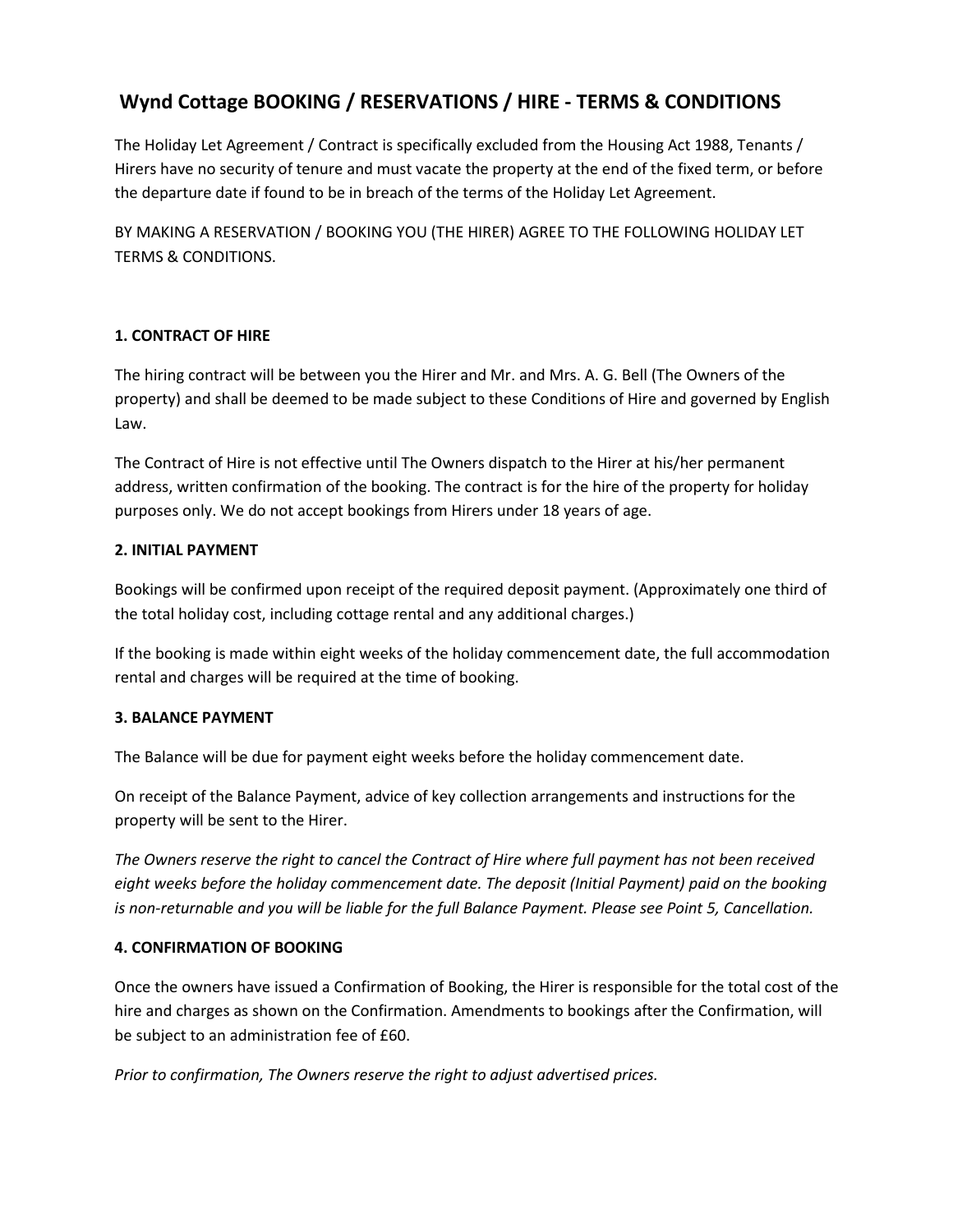## **5. CANCELLATION**

**COVID 19 - Book Wynd Cottage with confidence. We are, for now, changing our normal cancellation policy. We will give full refunds at any time before your stay if you can't make it due to Covid 19 regulations (eg. you or a member of your booking party are showing Covid 19 symptoms or advised to isolate, or where you reside or Whitby itself becomes subject to a local lock-downs or travel restrictions) .** In all other circumstances the following applies.

If you need to cancel your holiday you must inform The Owners as soon as possible. We will cancel your booking on the day we receive your written notice to cancel.

You will remain liable for full payment unless we are able to re-let all or part of the period booked, in which case The Owners will consider a refund, less an administration fee of £120. Any refund will be calculated immediately after the period booked.

*The Owners recommend you take out a third party "Holiday Cancellation Insurance" policy. These are advertised on-line for under Circa. £10 .*

# **6. OWNERS LIABILITIES.**

The use of accommodation and facilities, is entirely at the users' risk, and no responsibility can be accepted for injury, or loss or damage of belongings. However, The Owners do not seek to exclude or limit their legal liabilities.

# **7. GROUP / FAMILY MEMBERS & NUMBERS**

In no circumstances may more than 6 persons (+ 1 Infants) occupy the property. The Owners reserve the right to refuse admittance and end the rental if this condition is not observed. Only those listed on the booking may occupy the premises. The person who completes the booking ( Lead Name / Hirer), certifies that he or she is authorised to agree to the Booking Conditions on behalf of all members of the party, including any changes. The Lead Name must be over 18 years and a member of the party occupying the property. The Lead Name agrees to take responsibility for all members of the party.

*The Owners reserve the right to refuse or revoke any bookings from parties that may in their opinion (and at their sole discretion) be unsuitable for the property concerned.*

# **8. HIRER RESPONSIBILITIES**

For the whole of the period included within your booking, you will be responsible for the property and are required to take all reasonable care of it. This includes securing the property during your stay and at departure.

No Smoking and no candles allowed in the cottage.

The property, all equipment and utensils must be left clean and tidy at the end of the hire period. At no time should a pet be left alone unsupervised at the property.

The property must be vacated and all personal property removed by 12.00 noon on the day of departure.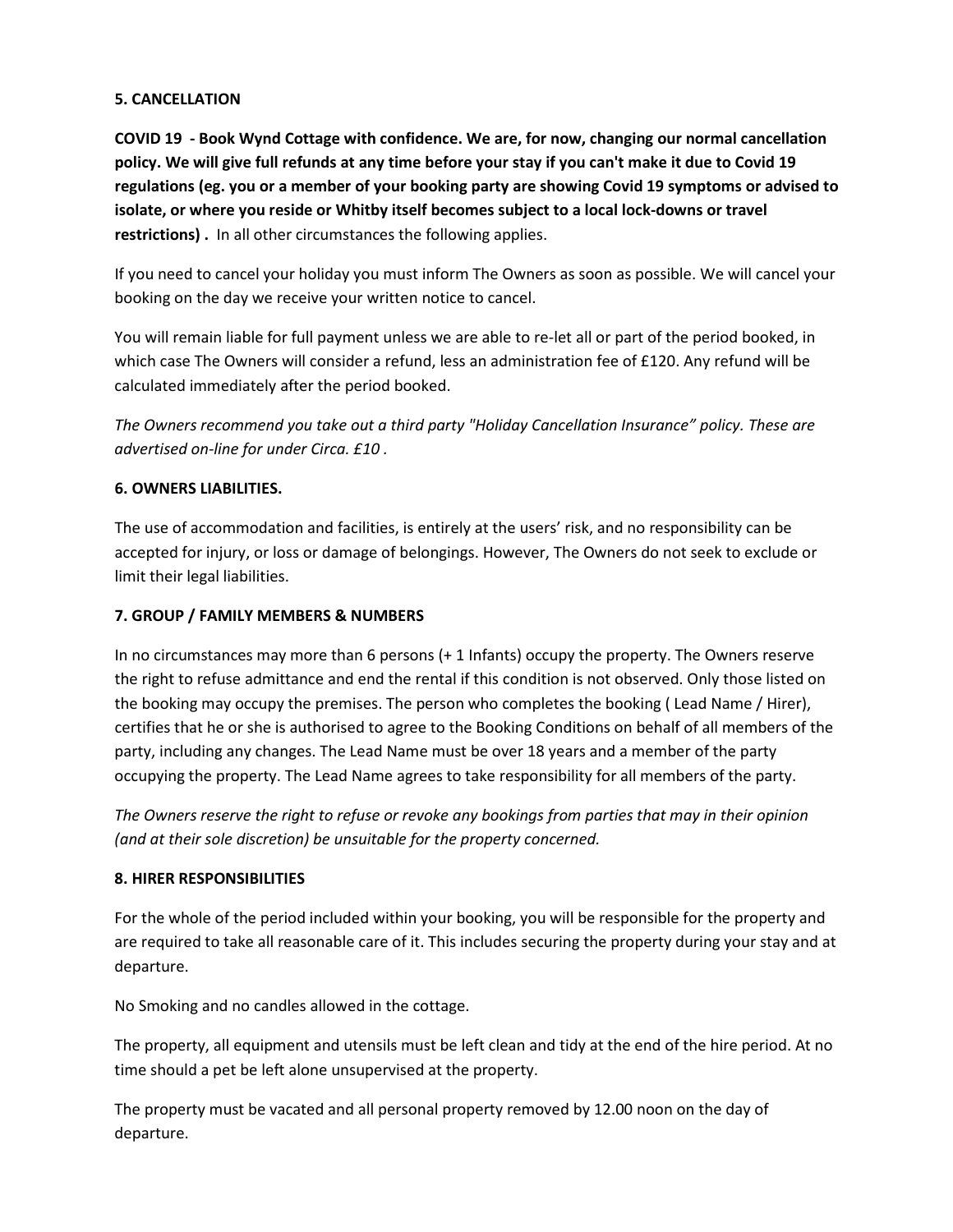#### **9. DAMAGE**

All damages and breakages are the legal responsibility of you, The Hirer, and should be notified to The Owner before the end of your holiday. The cost of damage or breakages shall be payable on demand. Normally, minor damage or breakages will not be charged but in circumstances where extra cleaning is required or there has been breakage or damage beyond what is reasonably to be expected, The Owners reserve the right to charge you for any additional costs incurred as a consequence and may, at their discretion, refuse further bookings.

Should you find on arrival any damaged or non-working items, they must be reported to The Owners immediately, so that matters can be rectified. The Owners have the right to enter the property (without prior notice if this is not practical or possible) if special circumstances or emergencies arise (for example if repairs need to be carried out).

Any Damages/Security Deposits charged will be cashed on receipt and reimbursed promptly after the holiday (less any penalties which may be incurred).

*The Owners reserve the right to repossess the Holiday Home at any time, where you or any member of your party or guest have caused damage or breached any other terms. In this event The Owners shall not be liable to make any refund to the Hirer.*

## **10. COMPLAINT PROCEDURE**

If you are dissatisfied with the service or property The Owners must be notified immediately, so that investigations can be carried out and any necessary action taken. In no circumstances can compensation be made for any complaints that are made after the hire has ended, or where the Hirer has denied The Owners the opportunity to try to put matters right during the Hirer´s stay.

Any significant complaint, justified by, and at the discretion of The Owners may result in an offer of a partial / proportional refund.

The Owners will not accept liability for happenings outside their reasonable control, such as loss of public amenities, disruptions or disturbance caused by authorities, utilities, the public or neighbours.

In any event, The Owners Liability is limited to the price paid by the hirer.

# **11. ACCURACY OF ADVERTISING DESCRIPTIONS**

The Owners have taken every care to ensure the accuracy of the property descriptions. The information is given in good faith, can be subjective, but is believed to be correct in normal circumstances. The owners cannot be held responsible for changes beyond their control, which may become known after publication.

Whilst we describe property as non-smoking this cannot be guaranteed.

The descriptions of the cottage details the amenities that the property normally has available but generally does not state what is not included.